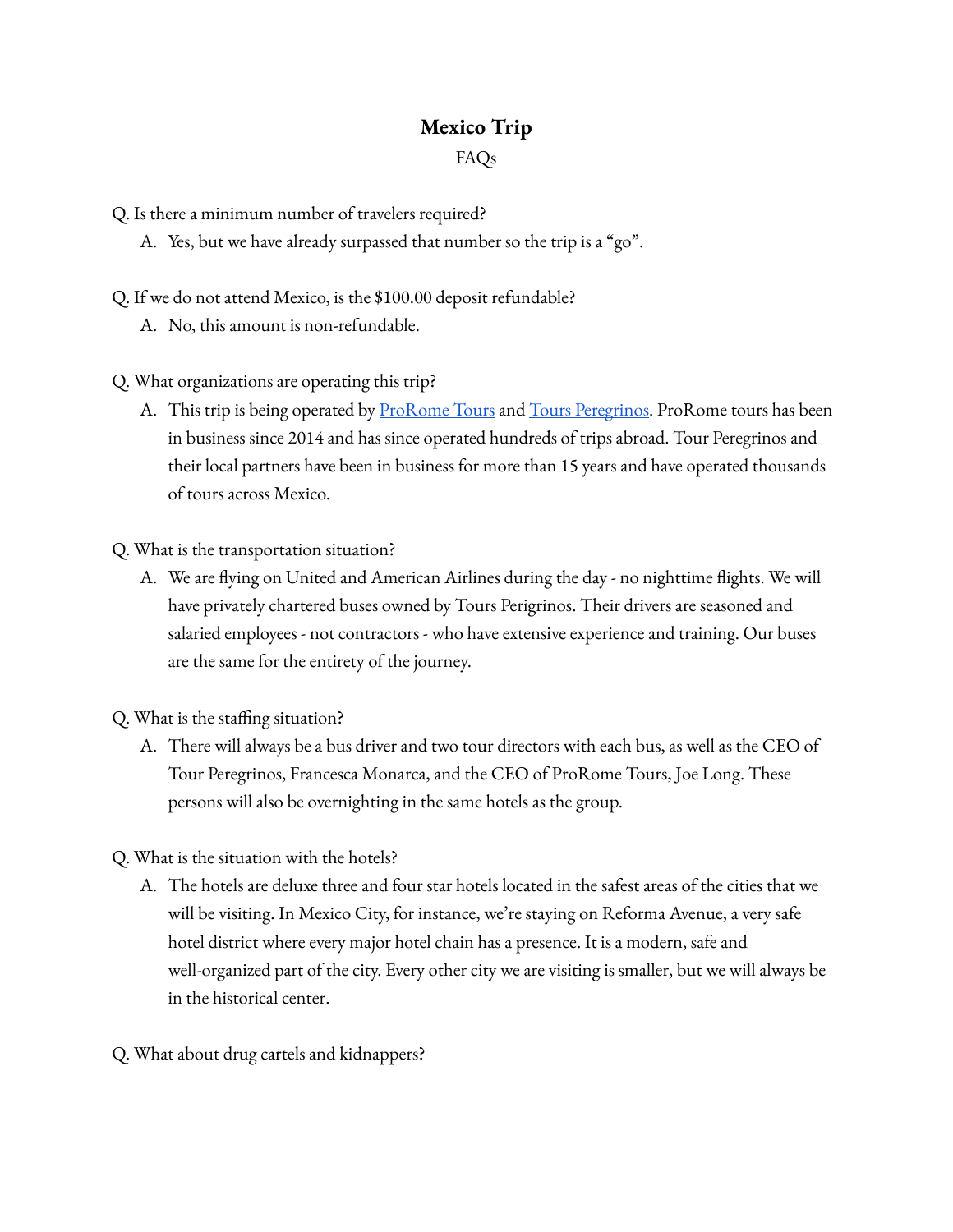- A. The cartels are mainly on the border cities and in Cancun, and kidnappers are interested in the children of the wealthiest Mexicans. Of course, we need to remain vigilant. That being said, not once in more than 15 years of running tours in Mexico has Tours Peregrinos ran into ANY cartels or kidnappers.
- Q. Are the places we are going safe? What about the State Department Travel Advisory?
	- A. Yes, the places we are going are safe. We'll only be in the safest and most historic parts of the city. There are absolutely very unsafe areas of the city, but we will NOT be visiting them. Regarding the travel advisories, we will stay far away from the unsafe areas and will always remain with the group and under professional supervision and chaperones.

## Q. What about pick-pockets?

A. Big cities have pickpockets, and Mexico City is one of them! That's why we're going to stay only in safe areas, with the group.

Q. What is the staff-student ratio?

- A. 1 to 4 minimum. Furthermore, there will be three staff members plus a bus driver on each bus, making it closer to 1 to 3.
- Q. Can the students go out at night?
	- A. No. The hotels have 24/7 front desk personnel and guards, and they will be notified that no one from our group is permitted to depart at night.
- Q. Can the students go out during the day?
	- A. Never without a chaperone, and never without the explicit permission of the Chesterton School network leaders.
- Q. Will we have access to bottled drinking water?
	- A. Yes in every hotel, on every tour and on our private coaches (bus). Bottled water will always be available.
- Q. What about the food? Is it safe?
	- A. Yes every meal will be pre-selected at hotels and restaurants that our partner in Mexico has been using for 15 years. We will not be giving the group street food. Our menus will consist of some Mexican, some international - too much Mexican food can upset the American palate!